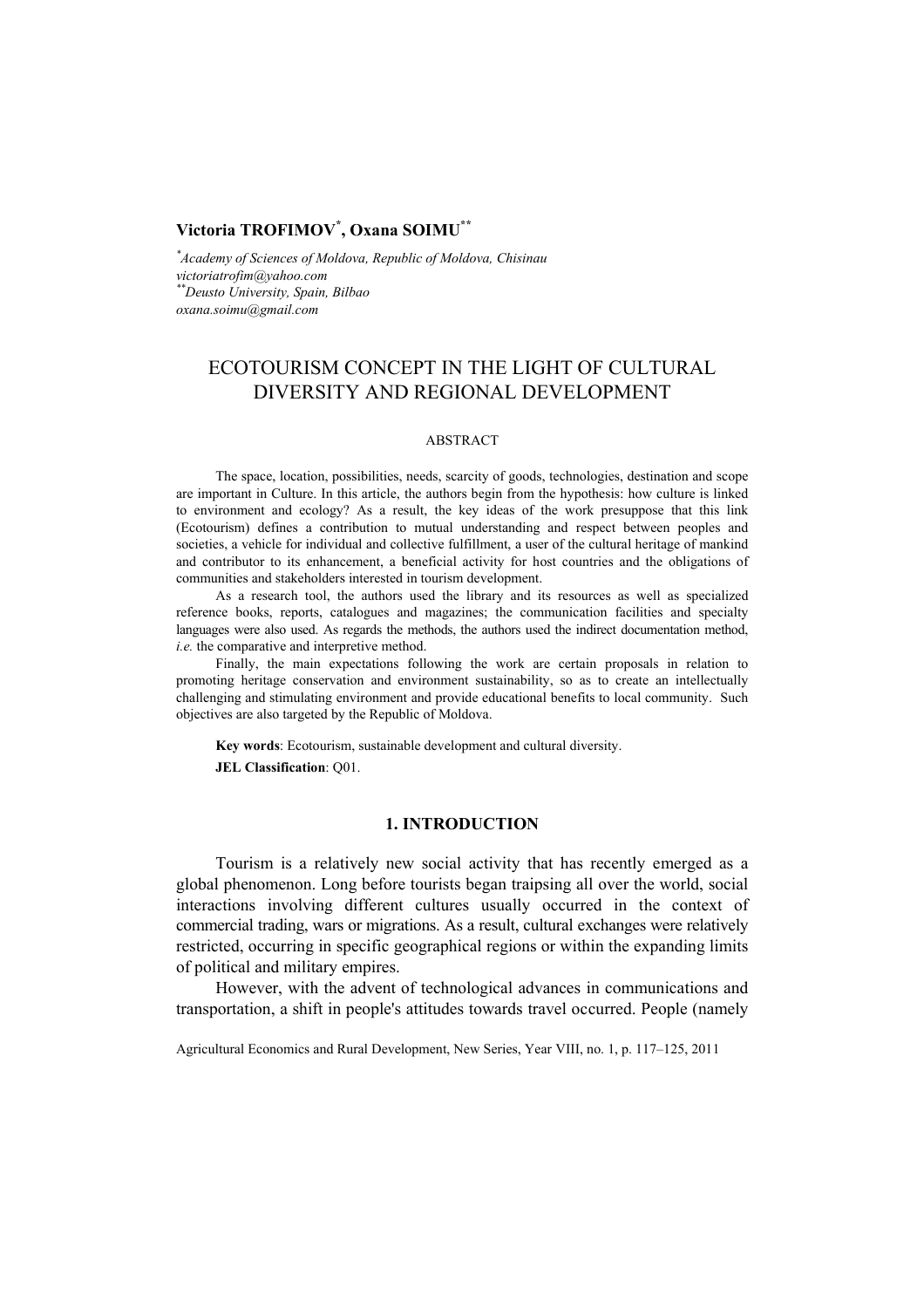westerners) began to travel for the sake of traveling, which launched a process of cultural globalization. This process has accelerated in recent decades as a result of further technological breakthroughs in the airplane and information industries.

According to the World Commission on Environment and Development a sustainable development implies **"meeting the needs of the present without compromising the ability of future generations to meet their own needs"**. Eco tourism can have many definitions and we can apply this one: "Ideally, ecotourism satisfies several general criteria, including the conservation of biological diversity and cultural diversity through ecosystem protection, promotion of sustainable use of biodiversity, share of socio-economic benefits with local communities through informed consent and participation, increase in environmental and cultural knowledge, affordability and reduced waste, and minimization of its own environmental impact. In such ways, it contributes to the long term benefits to both the environment and local communities."

Actually Ecotourism creates a triangle of cyclic criteria (See Figure  $1$ )<sup>1</sup>:



Figure 1. Ecotourism Criteria.

1. Conservation – conserves biological (and cultural) diversity, by strengthening protected area management systems (public or private) and increasing the value of sound ecosystems;

2. Sustainability – promotes the sustainable use of biodiversity, by generating income, jobs and business opportunities in ecotourism and related business networks

3. Biological diversity – shares the benefits of ecotourism developments equitably with local communities and indigenous people, by obtaining their informed consent and full participation in planning and management of ecotourism businesses.

In specialty research works on Ecotourism, the "actors"<sup>2</sup> are identified as communities, visitors, natural areas (public and private areas), in-bound operators, outbound operators, hotels, restaurants, food providers, NGOs and government.

<sup>1&</sup>lt;sup>1</sup> Retrieved July 22, 2010 from http://www.travelwebdir.com/travelarticles/Ecotourism---The-Must-be-Principles-1015.html. 2

<sup>&</sup>lt;sup>2</sup> Retrieved October 11, 2010 from http://www.fao.org/docrep/w7714e/w7714e06.htm.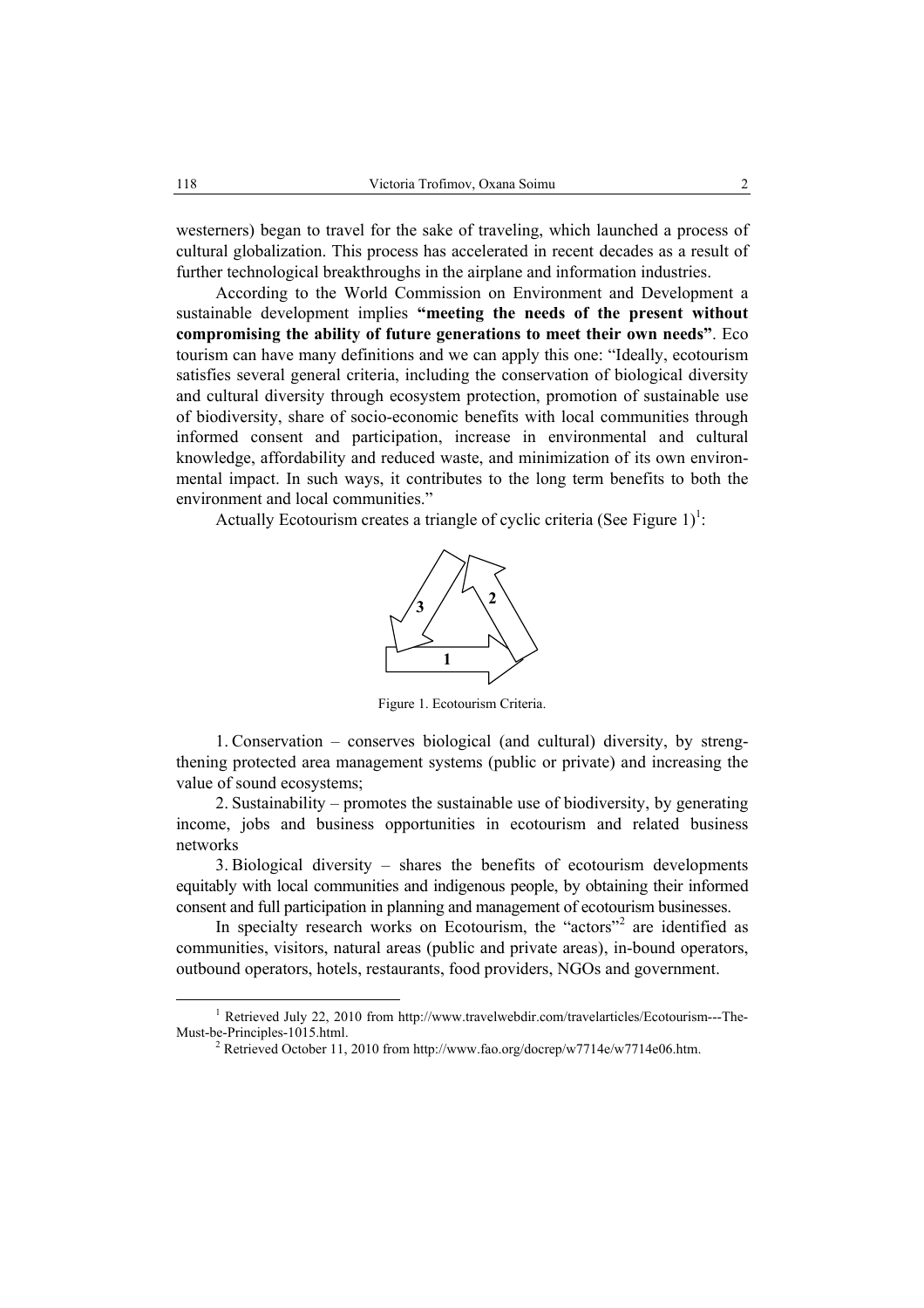# **2. MOBILITY AND CULTURAL DIVERSITY**

Agenda 21 for Culture ("We, cities and local governments of the world, committed to human rights, cultural diversity, sustainability, participatory democracy and the creation of the conditions for peace, assembled in Barcelona on 7 and 8 May 2004, at the IV Porto Alegre Forum of Local Authorities for Social Inclusion, in the framework of the Universal Forum of Cultures – Barcelona 2004, agree on this Agenda 21 for Culture as a guiding document for our public cultural policies and as a contribution to the cultural development of humanity.") with its principles 1 and 2 is a real reflection on cultural diversity though mobility issue and its relationship with environment.

*Second principle of Agenda* (*Clear political analogies exist between cultural and ecological questions, as both culture and the environment are common assets of all humanity. The current economic development models, which prey excessively on natural resources and common goods of humanity, are the cause of increasing concern for the environment. Rio de Janeiro 1992, Aalborg 1994, and Johannesburg 2002, have been the milestones in a process of answering one of the most important challenges facing humanity: environmental sustainability. The current situation also provides sufficient evidence that cultural diversity in the world is in danger due to a globalization that standardizes and excludes. UNESCO says: "A source of exchange, innovation and creativity, cultural diversity is as necessary for humankind as biodiversity is for nature"*<sup>3</sup> ) reflects the relation between culture and environment. And it is very important to note that even this issue should be seen through the anthropological point of view, where it stars and which the limitations are. Maybe, environment is not always seen as determining factor for culture but rather as limiting factor. Environment influences the social and cultural process and determines individuals to act in such manner to be satisfied, to confront, or to change given environment.

For instance, a real example could be Mark Q. Sutton and Eugene Newton Anderson work: *Introduction to Cultural Ecology* with its relevant ideas that the culture is that one that could make a choice of which of possibilities to employ and not environment. An example could be building a house. Culture chooses materials like wood, iron, stone and other materials and it has a direct impact on the ecology.

So, if we talk about choice then we already mean the relation between culture and posibilism and technology. So culture is not accidental, but is subject of choice. The best choice implies best environment, best ecology. But these choices are available in the environment that can be limited by the capabilities of culture.

Or, environment is the nature; the increasing level of pollution is directly connected to the technology used. Technology is a result and at the same time a promoter of cultural diversity.

 <sup>3</sup> <sup>3</sup> Article 1, "Universal Declaration on Cultural Diversity", UNESCO.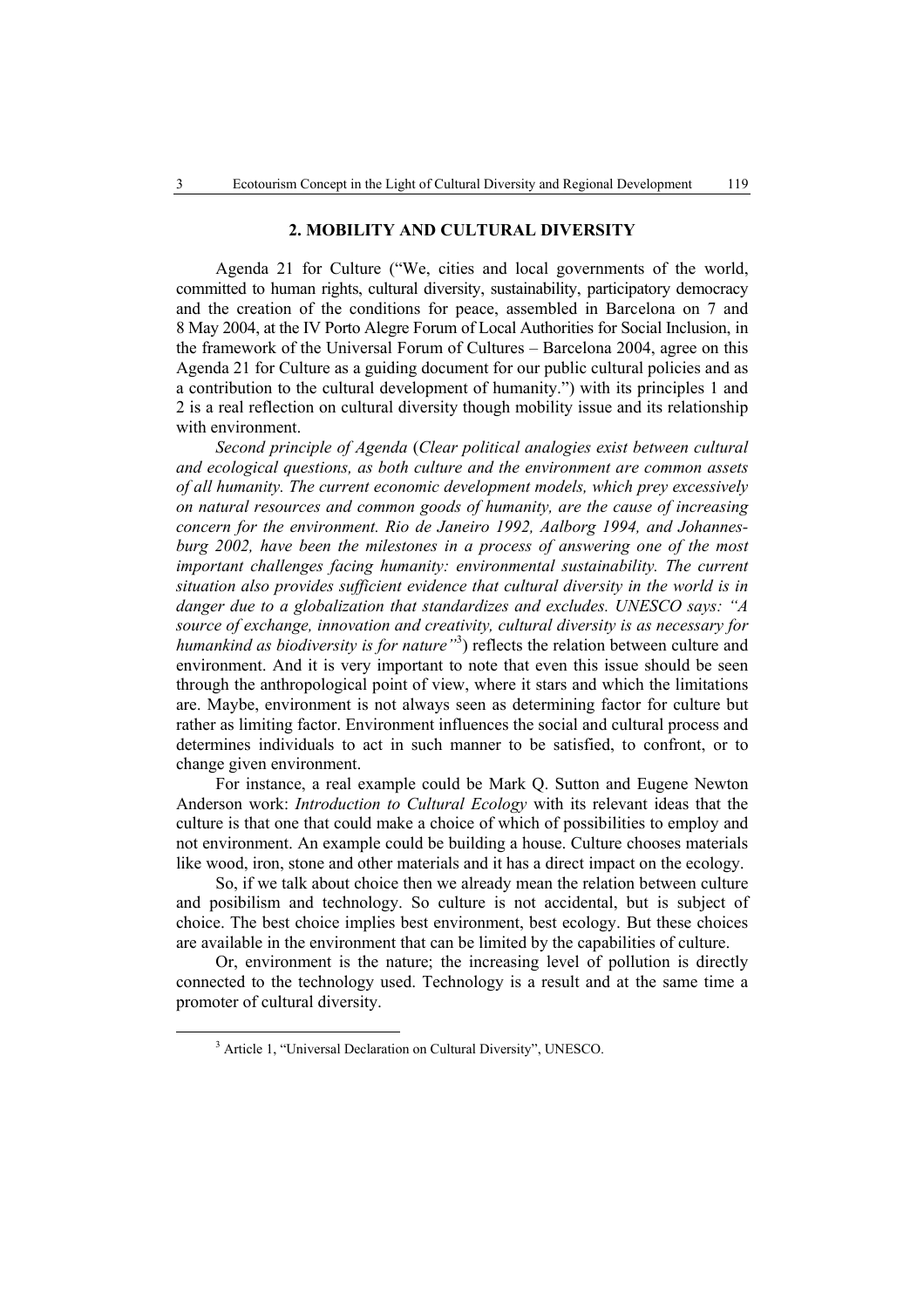As a result, the interplay between environment and culture increases the mobility, technical process and diversity of economic patterns.

Now let us think why do we need cultural diversity for human being as biodiversity for living? First, we could say that the level of ecology is related to the multi-linear evolution of culture. This evolution is the result of mobility. Meantime, mobility is the result of technology expression as universal, creativity, specialty and diversity. Technology as it was said before is an expression of miniaturization and portability, people increasingly interacts and form communities: real and virtual. So, culture becomes more and more sophisticated and we already have virtual issue despite of performing  $arts<sup>4</sup>$ .

This performance of mobility and technology increases the opportunity cost of cultural diversity and its multi-linear evolution, that directly or indirect has an impact upon environment and its state.

Even the human body is considered as material culture. A demonstrative point could be the fragment from *Introduction to Cultural Ecology* by Mark Q. Sutton and Eugene Newton Anderson: "Biological evolution and natural selection are the forces that shape organism. Beginning sometime in the distant past, culture began to influence human development, changing the relationship of humans to their environment from one of strict biology to a mixture of biology and culture". Continuing with the same idea, in *Visions of Culture,* by Jerry D. Moore, Bronislaw Malinowski comes to conclusion that "culture is utilitarian, and functionally integrated", it means that it is culture that determines which set of solutions will be utilized. In addition to meeting the biological needs, culture imposes other needs, thus increases the search, the look for and which is mostly important, the mobility towards satisfaction from consumption. An instrument is represented by technologies that impact the environment in a positive or negative manner. So, practically the human being is forced by his needs to perform technologies to be satisfied. And here we are again confronting the parallelism among cultural diversity, performing technologies, environment and our needs.

To conclude directly with the second principle and its meaning about how culture is linked to environment and ecology we could mention a very important result of this relationship that aims world high level of ecology – ECOTOURISM, which is also linked to mobility. Finally, the Global Code of Ethics for Tourism enacted by the World Tourism Organization (WTO) defines the concept of Ecotourism (Ecological Tourism) as follows:

• A contribution to mutual understanding and respect between peoples and societies

• A vehicle for individual and collective fulfillment

 $\overline{4}$  Selective idea from: HANNAM, K., SHELLER, M. and URRY, J., *Mobilities, immobilities and moorings*, Mobilities, Vol. 1, No. 1,Routledge Taylor and Francis Group, 1–22, March 2006.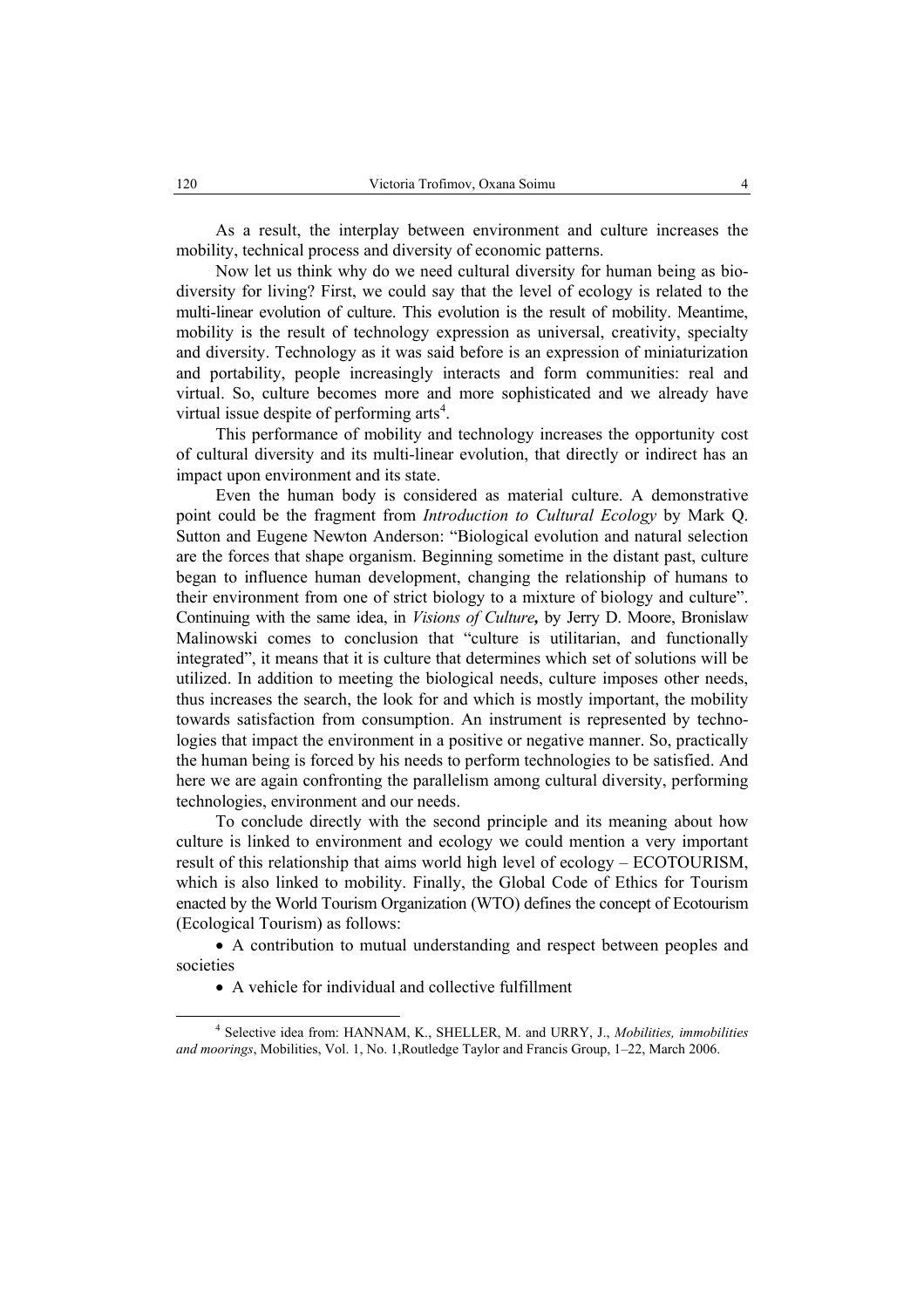• A user of the cultural heritage of mankind and contributor to its enhancement

• A beneficial activity for host countries and obligations of communities and stakeholders interested in tourism development.

# **3. SUSTAINABLE TOURISM STRATEGIES**

For these reasons, the development of a sustainable approach to tourism must be based on strategies that protect and strengthen both natural and cultural diversities. It should avoid the clash of conservation-versus-people — which has become particularly common in Africa. It needs to integrate the rights of local communities to use and manage natural resources. And it should ensure that any profits from tourism are used by the local populations as well as for the conservation of natural resources.

Ecotourism has the potential to help preserve and enrich local indigenous cultures not only on the short term, but also from a transgenerational long-term perspective. The development of a sustainable tourism model could indeed play a valuable role in the development of more sustainable societies worldwide. There are, however, significant risks involved in any tourism or ecotourism initiative. When developing an ecotourism strategy, the vulnerability of the natural or cultural resource being promoted must be carefully assessed to ensure that any planned activities do not threaten or undermine it. Furthermore, it is absolutely critical that local communities, in their struggle for sustainable livelihoods, be involved in integrating ecotourism activities into self-reliance projects that benefit both the community and the natural environment.

"The participants to the World Ecotourism Summit from August-September, 2002 in Johannesburg, aware of the limitations of this consultative process to incorporate the input of the large variety of ecotourism stakeholders, particularly non-governmental organizations and local and indigenous communities:

– Acknowledge that tourism has significant and complex social, economic and environmental implications.

– Consider the growing interest of people in traveling to natural areas.

– Emphasize that ecotourism should contribute to make the overall tourism industry more sustainable, by increasing economic benefits for host communities, actively contributing to the conservation of natural resources and the cultural integrity of host communities, and by increasing awareness of travelers towards the conservation of natural and cultural heritage.

– Recognize the cultural diversity associated with natural areas, particularly because of the historical presence of local communities, of which some have maintained their traditional knowledge, uses and practices many of which have proven to be sustainable over the centuries.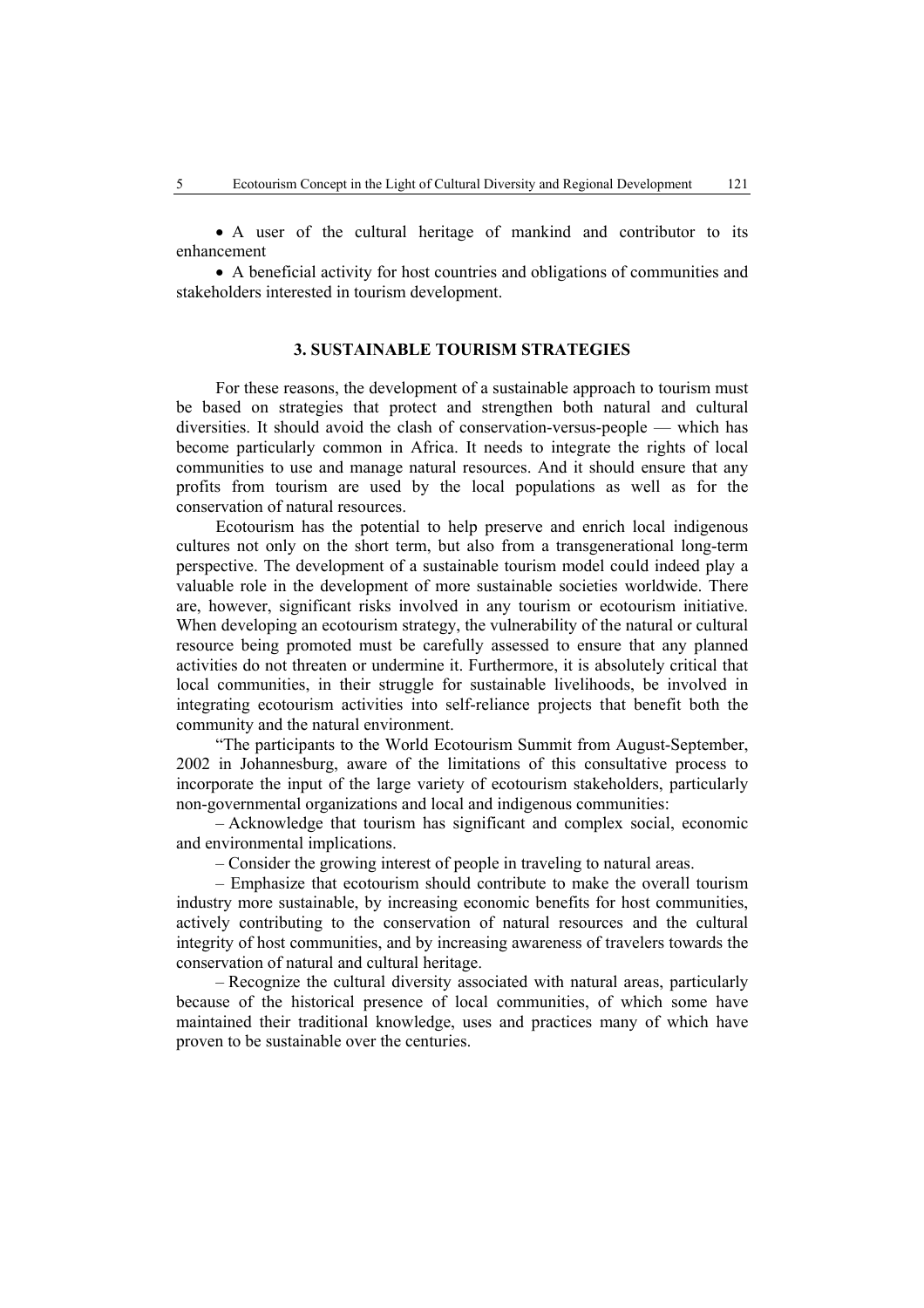– Reiterate that funding for the conservation and management of biodiverse and culturally rich protected areas has been documented to be inadequate worldwide.

– Recognize further that many of these areas are home to rural peoples often living in poverty, who frequently lack adequate healthcare, education facilities, communications systems, and other infrastructure required for genuine development opportunity.

– Affirm that different forms of tourism, especially ecotourism, if managed in a sustainable manner can represent a valuable economic opportunity for local populations and their cultures and for the conservation and sustainable use of nature for future generations.

– Emphasize that at the same time, wherever and whenever tourism in natural and rural areas is not properly planned, developed and managed, it contributes to the deterioration of natural landscapes, threats to wildlife and biodiversity, poor water quality, poverty, displacement of indigenous and local communities, and the erosion of cultural traditions.

– Acknowledge that ecotourism must recognize and respect the rights of indigenous and local communities, including their protected, sensitive and sacred sites.

– Stress that to achieve equitable social, economic and environmental benefits from ecotourism and other forms of tourism in natural areas, and to minimize or avoid potential negative impacts, participative planning impacts, participative planning mechanisms are needed that allow local and indigenous communities, in a transparent way, to define and regulate the use their areas at the local level, including the right to opt out of tourism development.

– Note that small and micro business seeking to meet social and environmental objectives are often operating in a development climate that does not provide suitable financial and marketing support for this specialized new market, and that to achieve this goal farther understanding for the ecotourism market will be required through market research at the destination level, specialized credit instruments for tourism businesses, grants for external costs, incentives for the use of sustainable energy and innovative technical solutions, and an emphasis on developing skills not only in business but within government and those seeking to support business solutions."<sup>5</sup>

It is very important to notice that ecotourism has its dimension of measurement and characterization. Thus, the economic dimension is among the most considerable dimensions. But such dimensions as environmental, socio-cultural and experimental are also of great importance for analysis.

 $\frac{1}{5}$ <sup>5</sup> FENNELL, David A. "Ecotourism", Third edition, Routledge, 2007, 282 pages.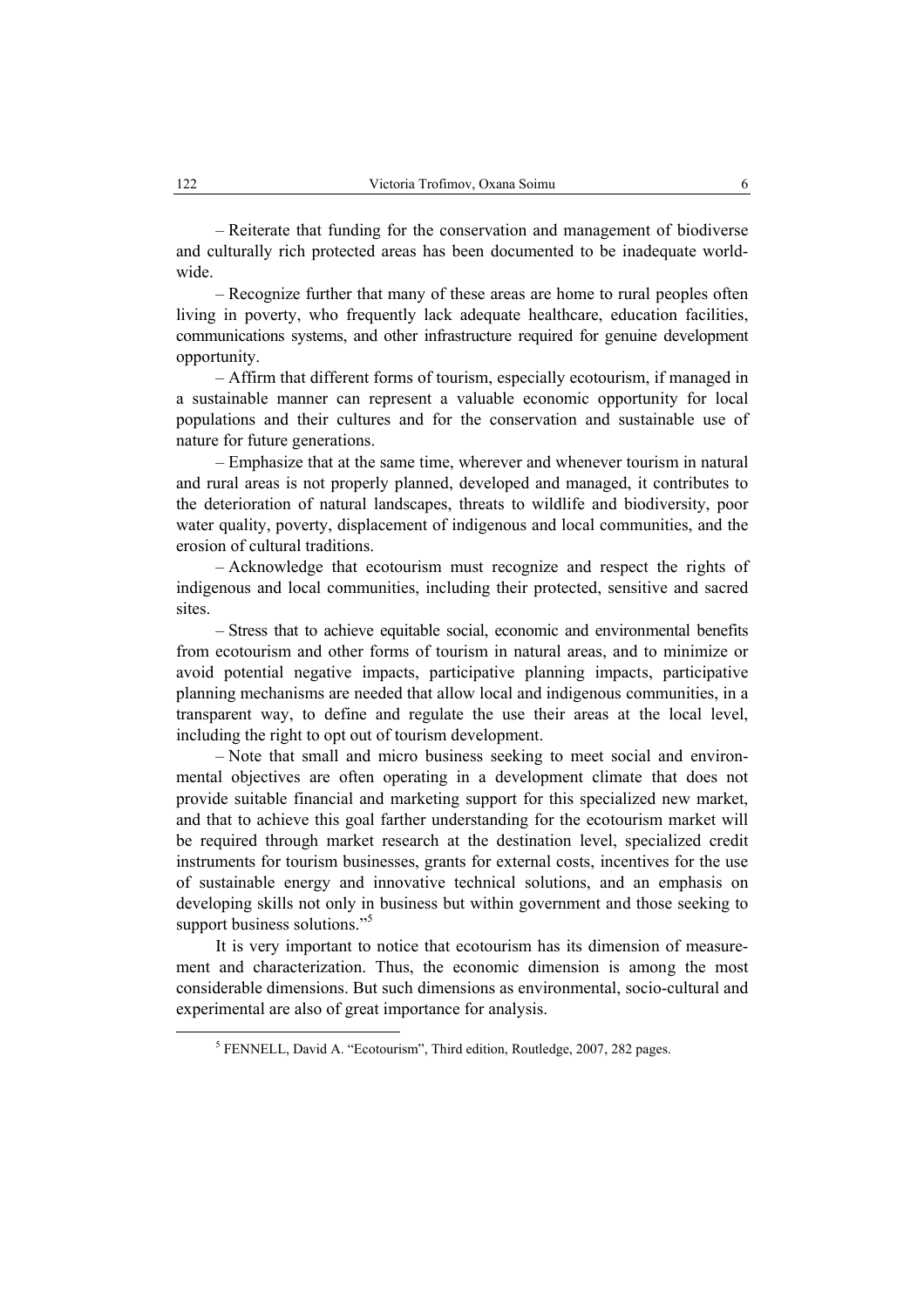In this context, there are two impacts (See Figure  $2)^6$  of tourism or any activity: direct impact – it arises from direct spending, such as money spent at a restaurant and indirect impact – spending that imply spending from other businesses, for instance good bought from other warehouses. Also, wages spending of the restaurant employees for various goods and services are considered induced impacts.



Figure 2. Economic impact of tourism.

At Global level, Ecotourism has grown 20%–34% per year since 1990s. Then since 2004 it has grown by 3 times faster than the tourism industry as a whole. The same source reflects that nature tourism is growing at 10%–12% *per annum* in the international market. Finally, "Sustainable tourism could grow to 25% of the world's travel market within six years, taking the value of the sector to £ 250 billion (US \$ 473.6 billion) a year"<sup>7</sup>. And from the same source, analysts predict a growth in ecoresorts and hotels, and a boom in nature tourism – a sector already growing at 20% a year – and suggest early converts to sustainable tourism will make market gains.

As regards Europe, "20%–30% of travellers are aware of the needs and values of sustainable tourism, 10%–20% of travellers look for 'green' options, 5%– 10% of travellers demand 'green' holidays. In Germany, 65% (39 million) of travellers expect environmental quality and 42% (25 million) "think that it is particularly important to find environmentally-friendly accommodation" and a survey of US, British, and Australian travellers revealed that 70% would pay up to \$ 150 more for a two-week stay in a hotel with a "responsible environmental attitude"<sup>8</sup>.

 $\overline{6}$  Ecotourism And Other Services Derived From Forests In The Asia-Pacific Region. Retrieved May 13, 2010 from http://www.fao.org/docrep/w7714e/w7714e06.htm#TopOfPage.

Ties Global Ecotourism Fact Sheet, Retrieved May 13, 2010 from http://www.ecotourism. org/atf/cf/%7B82a87c8d-0b56-4149-8b0a-c4aaced1cd38%7D/TIES%20GLOBAL%20ECOTOURISM% 20FACT%20SHEET.PDF. 8 *Ibid.*, 5.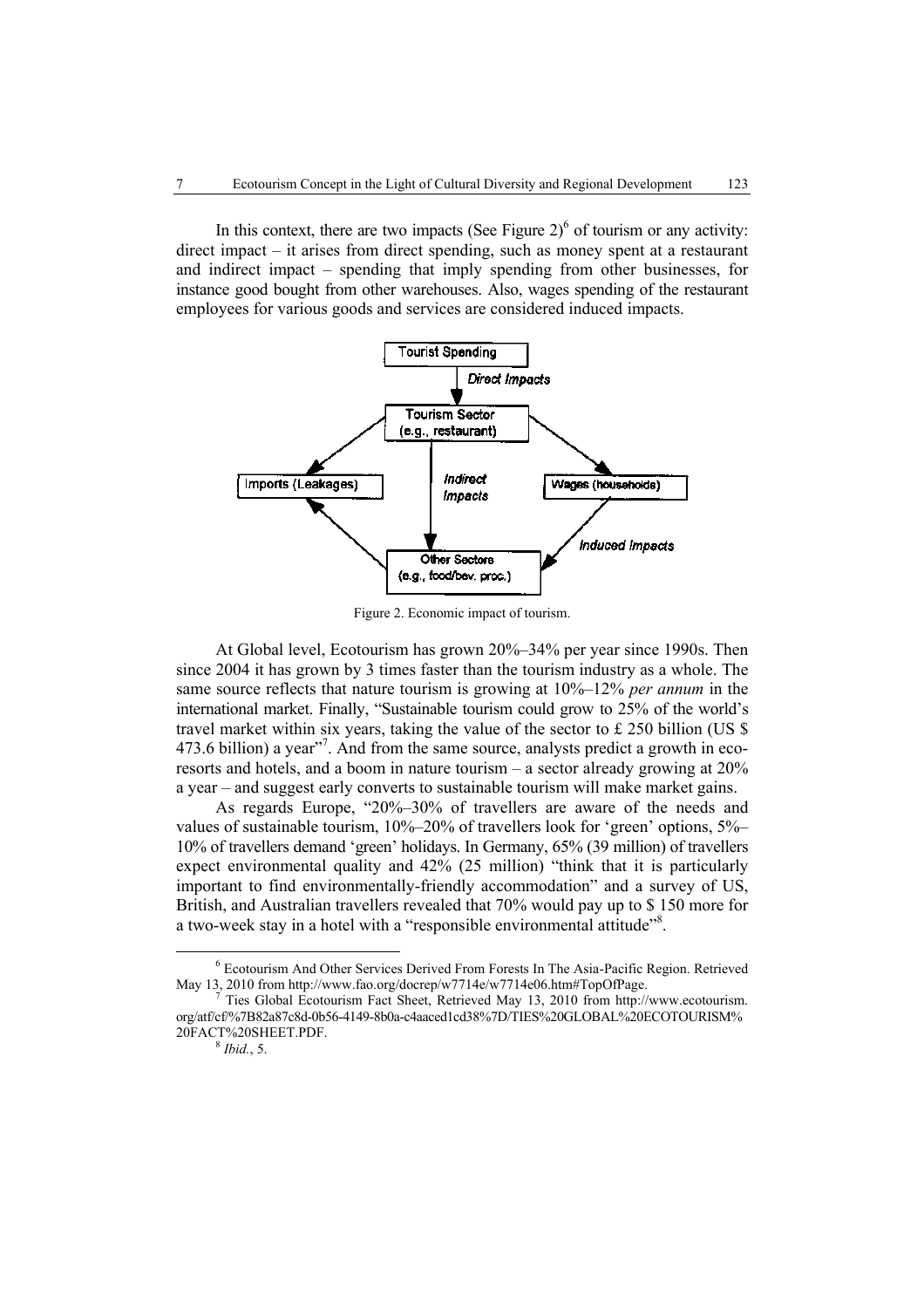# **4. SOME BENEFITS OF TOURISM DEVELOPMENT IN MOLDOVA**

Everything mentioned above is also true for Moldova, because the tourism industry has not fully recovered. It is mainly necessary in the conditions where our country lacks natural resources on one hand, but on the other hand, it has a very important resource, *i.e.* both favorable natural environment and human potential. Unfortunately, ecotourism is still little practiced in our country. Yet other types of tourism are developing – rural tourism, cultural, historical tourism, etc., which promote important values, including environmental conservation. On the base of these types of tourism already in place, there may be special programs that would specifically protect certain areas, such as the natural reserves. Notorious advantage of such tourism is the fact that it can be developed in specific natural environment, contributing to its sustainable development.

Another important advantage is that ecotourism is focused mainly in rural areas, traditionally less-favoured in Moldova, where the population's living standard is significantly lower and, moreover, holds about 60 percent of national habitat. But the massive population exodus from the country occurs on the basis of the rural population (which, according to assessments, tend to figure about 1 million people).

The impact and cultural exchange offered by tourism for a country like ours is also important, which has set the European Union integration as its primary objective. The exchange of tourists leads to the imminent intensification of interpersonal communication and between peoples on the longer time perspective.

Nowadays, the types of tourism that allow environment support and contribute to rural areal development, are alternatives for the rural habitat diversification, maintaining young people in the rural area and providing job opportunities to the native self-assertion.

## **5. CONCLUSION**

It is from this perspective that one can begin to comprehend the cultural impact of international tourism. When tourists arrive at their destination, they bring different beliefs and behaviors with them, which to some extent influence the host culture. At the same time, tourists are changed by their experiences. In short, tourism is an interactive phenomenon, affecting both the hosts and the visitors.

But this effect is lopsided. The influence of tourists on the societies they visit is generally more pronounced than vice versa. The majority of global tourists come from a few affluent countries (dominant cultures), which are relatively unaffected by visitors from smaller local cultures. On the other hand, tourism increases the risk of irreversible cultural and eco-systemic disruptions in smaller societies.

Generally, the ecotourism formulation implies the problem of cultural interaction, as well of cultural impact and vice versa. Sometimes this impact could